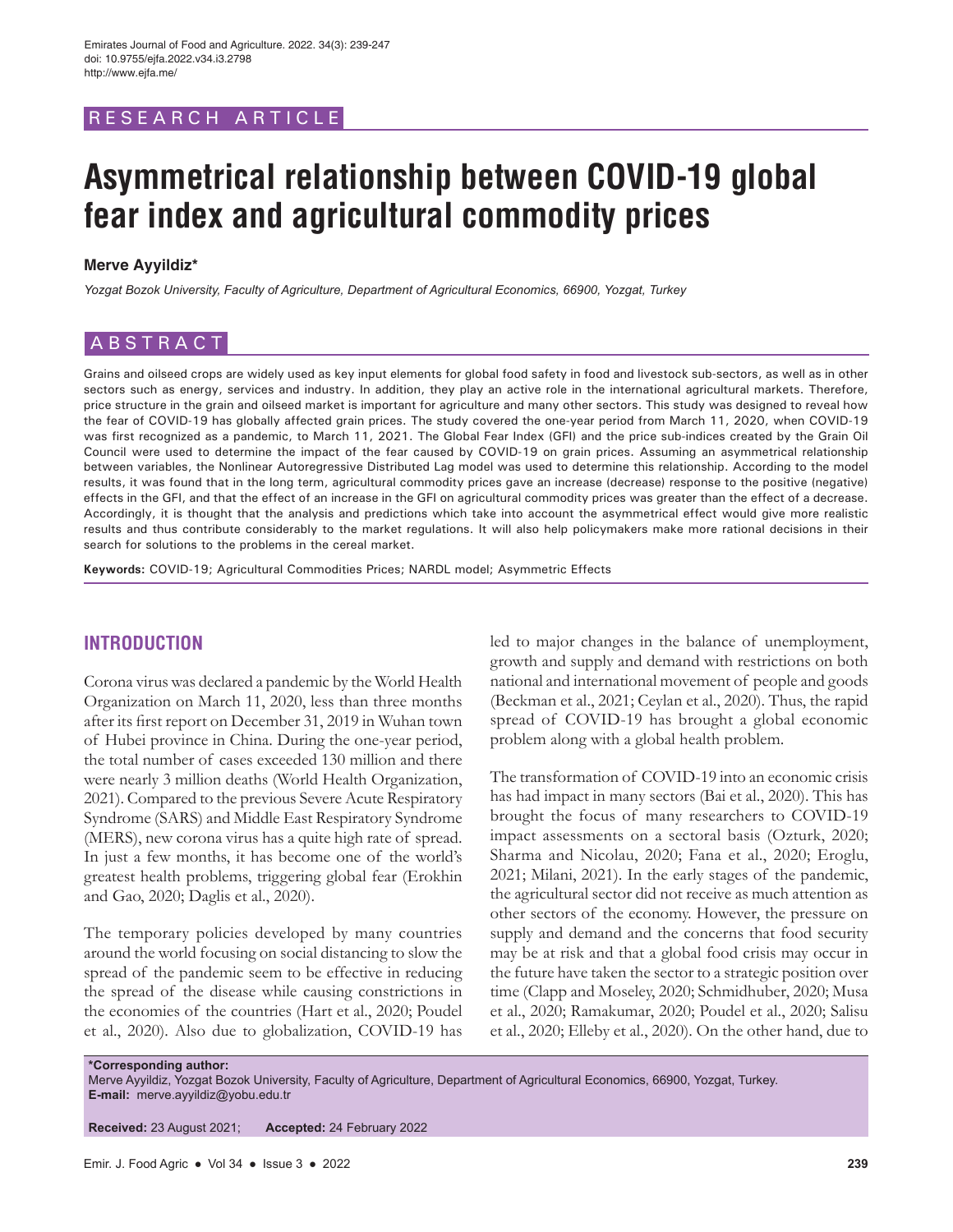the interrelationship of agriculture with many sectors, the possible effect of pandemic in the agricultural sector has led to a domino effect in sectors closely related to agriculture (Hart et al., 2020). The pandemic has directly and indirectly caused economic shocks and social costs in the agricultural sector through macroeconomic factors, energy and credit markets, and input and output prices in agricultural factor markets (Stephens et al., 2020; Schmidhuber, 2020). As a result of measures to control the spread of the disease, food demand has been reshaped, the workforce has experienced severe contractions, and agriculture and food systems experienced disruptions (Elleby et al., 2020; Laborde et al., 2021; Daglis et al., 2020).

International trade restrictions have led to a loss of revenue in exporter countries due to the disruption in global food supply chain while the countries whose food supply is largely based on imports had concerns about food security (Siche, 2020; Laborde et al., 2020; Vickers et al., 2020; Beckman and Countryman, 2021; Mouloudj et al., 2020; Daglis et al., 2020). On the other hand, the bottlenecks in the economy and the global health concerns created by COVID-19 are putting pressure on input and output prices in the agricultural sector (Borgards et al., 2021; Karagol et al., 2021).

In the early days of the pandemic, the prices of important crops such as barley, corn, wheat and rice tended to fall slightly. However, due to the increase in the rate of spread of the pandemic, quotas for trade and continued demand increase, prices have risen rapidly since the second half of 2020. Indeed, international prices for wheat, corn and barley increased by 22.8, 45.6 and 32.2%, respectively, over the one-year period starting from the date when the World Health Organization declared COVID-19 a pandemic. According to Ezeaku et al. (2021), although the grain market has shown a resilient structure to the epidemic and the price volatility has remained low, the COVID-19 pandemic continues to be a source of uncertainty in the market. As a matter of fact, it is predicted that the COVID-19 pandemic in the long term may lead to a major change in grain market due to a decrease in biofuel demand, increased concerns about food safety, changes in consumer behavior, increased investments in digital supply chains, a decrease in global feed demand, a return to the globalization trend in supply chains and an increase in government interventions (Skuratovic, 2021).

The focus of the present study was on the impact of COVID-19 on grain and oilseed markets. Grain and oilseed products are widely used as critical inputs in food and livestock sub-sectors which are of paramount importance in global food safety, as well as in energy services and industry sectors, and play an active role in the international agricultural products trade. Therefore, price structure in the grain market is important for many agricultural and non-agricultural sectors. The present study aimed to determine how the fear of COVID-19 globally affects grain prices asymmetrically. In the literature, the impact of the crisis on food prices and their volatility was investigated, but no study was found that addressed the asymmetrical relationship. In addition, the fact that evaluating the prices in grain sector, which is related to the food safety, livestock, nutrition and energy sectors, has a critical value in this period adds to the importance of the study. In the study, the global fear index (GFI) developed by Salisu and Akanni (2020) to measure the fear/panic associated with the COVID-19 outbreak was used. This allowed us to evaluate the impact of COVID-19 case and death numbers as a whole on agricultural commodity prices.

# **LITERATURE REVIEW**

Reaching of COVID-19 to pandemic status has raised health concerns as well as global economic problems. This has caused stagnation and uncertainty in the markets on a national and global scale and, like many sectors, had considerable effect on the agricultural sector. Considering the fact that the structural changes in the markets have a direct effect on price changes especially in times of crisis, research on price structure in agricultural markets has also been of great interest during COVID-19. Research to assess the impact of COVID-19 on agricultural commodity prices basically focus on the correlation between energy and agricultural markets, price changes before and during COVID-19, and the impact of concern and panic brought on by COVID-19 on agricultural commodity prices.

In recent years, the increase in demand for energy plants and the fact that oil is one of the main inputs in agricultural production have further strengthened the relationship between energy prices and agricultural commodity prices. Therefore, it is inevitable that changes in energy prices will cause changes and fluctuations in agricultural commodity prices. This interaction becomes more pronounced especially in times of uncertainty and crisis. For this reason, studies examining the relationship between energy prices and agricultural commodity prices have been of great interest in the literature during the COVID-19 pandemic. Using the daily data in the period 2002-2020, Umar et al. (2021) stated that the change in oil prices led to changes and volatility in agricultural commodity prices during the Global Financial Crisis, the European sovereign debt crisis and the COVID-19 pandemic crisis. Wang et al. (2020), on the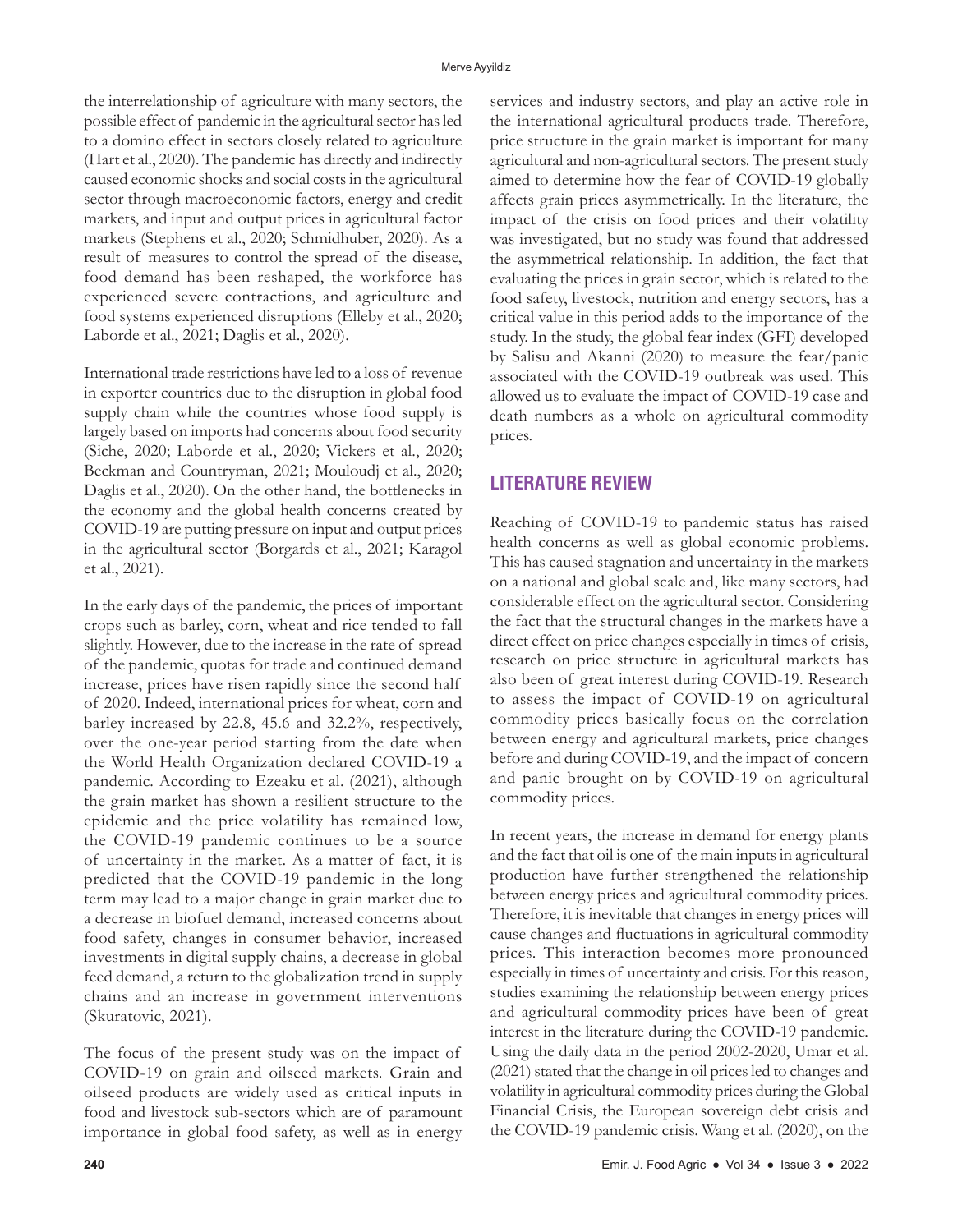other hand, found a strong long-term positive correlation between crude oil prices and agricultural commodity prices. Ezeaku et al. (2021) stated that the impact of the shocks in the oil market during the COVID-19 process varied in different crops. They found that corn and wheat prices had a considerable and positive reaction to oil market shocks, but soybean and rice prices reacted negatively to the oil shock.

On the other hand, the effect of COVID-19 on agricultural commodity prices is evaluated independently from other sectors. In the literature, there are studies that examine the changes in agricultural commodity prices by taking into account the number of cases and deaths caused by COVID-19. There are also studies that considered COVID-19 as a period and observed the price changes by comparing it with other periods. Since the pandemic has led to the global economic crisis, the impact of this process on prices has been specifically investigated. The pandemic has led to reductions in the growth rates of the national economies, contractions in domestic demands and similar deteriorations in world trade. National and international measures to slow down the spread of the disease have also greatly affected the agricultural sector. Tough differed on regional, national and global scales, prices have changed markedly in the process. Singh et al. (2020) examined the changes in food prices in different regions of Nepal by addressing two separate periods before and during the COVID-19 period. They found that there was a significant increase in all food prices except animal products during COVID-19, but these price changes differed by region. Daglis et al. (2020) examined the impact of global COVID-19 case numbers on oat and wheat prices through multiple impact-response analysis. They concluded that there was a cointegration relationship between global case numbers and oat and wheat prices, and that the spread of COVID-19 increased wheat and oat prices. Salisu et al. (2020) aimed to demonstrate the predictive power of the Global Fear Index in the predictability of commodity prices by using a data set of commodity prices and global fear indices of 24 globally traded products, including agricultural products such as cocoa, coffee, oats, rice, wheat, sugar, soybean. The results confirmed that there was a positive relationship between commodity price returns and the global fear index, and that commodity returns increased along with the fear about COVID-19. Cariappa et al. (2020) examined the volatility in retail and wholesale wheat prices for five different regions of India during this period using the GARCH model. The findings suggested that wheat prices increased after the lockdown, but this increase was not immense overall. In other words, they argued that the effect of the lockdown was not large enough to cause a structural breakdown and volatility

in the long-term wheat prices. In contrast, Kumar et al. (2020) statistically demonstrated that COVID-19 had an in-depth effect on the spot and future prices of wheat in the National Commodity and Derivatives Exchange [NCDEX], one of India's major stock exchanges, in the early stages of the pandemic (January-April 2020 period) and that volatility in the commodity market increased further during this period. Sun et al. (2021) examined the causality relationship between trade policy uncertainties and agricultural commodity markets to investigate whether agricultural trade policy uncertainty (TPU) was important for agricultural commodity prices (ACP) from a Chinese perspective in the period from 2005:M1 to 2020:M10. As a result of this study, which examined four different periods, they found a positive relationship at 10% level of significance from TPU to ACP in the periods of 2008: M7-2008: M12, 2020: M5-2020: M9, which also covered the COVID-19 process. In their study, they concluded that in general, the COVID-19 pandemic disrupted the trade flow of agricultural commodities, reduced Chinese imports and significantly increased ACP. Gutierrez and Pierre (2020) evaluated the global response of grain prices to oil prices, stock-use ratio and export shocks using the Global Vector Automatic Regression (GVAR) model, a multi-country time series model that is independently modeled on each market and linked to trade-based compound variables, based on leading countries in wheat, barley and corn exports. They stated that despite the concerns about disruption in the supply chain the oil market may have contributed to the stability of global grain prices in early 2020, that export restrictions in the first half of 2020 could significantly increase global prices, and that such restrictions could affect more than the target commodity through crosscommodity price links.

The change in agricultural commodity prices during the COVID-19 crisis has been studied on a linear scale in recent literature. However, there are no linear approaches to how positive and negative shocks related to COVID-19 would affect agricultural commodity prices. Examining the models which may involve asymmetrical relationship among variables using symmetrical methods can lead to misleading of policymakers. In this respect, it is considered important to take into account the asymmetrical relationship in determining policies to ensure stability. Assuming that the targeting the asymmetrical relationships may yield more effective results, how the positive and negative shocks in the global fear index (GFI) developed by Salisu and Akanni (2020) affect agricultural commodity prices was examined using the Nonlinear Autoregressive Distributed Lag (NARDL) model in the present study.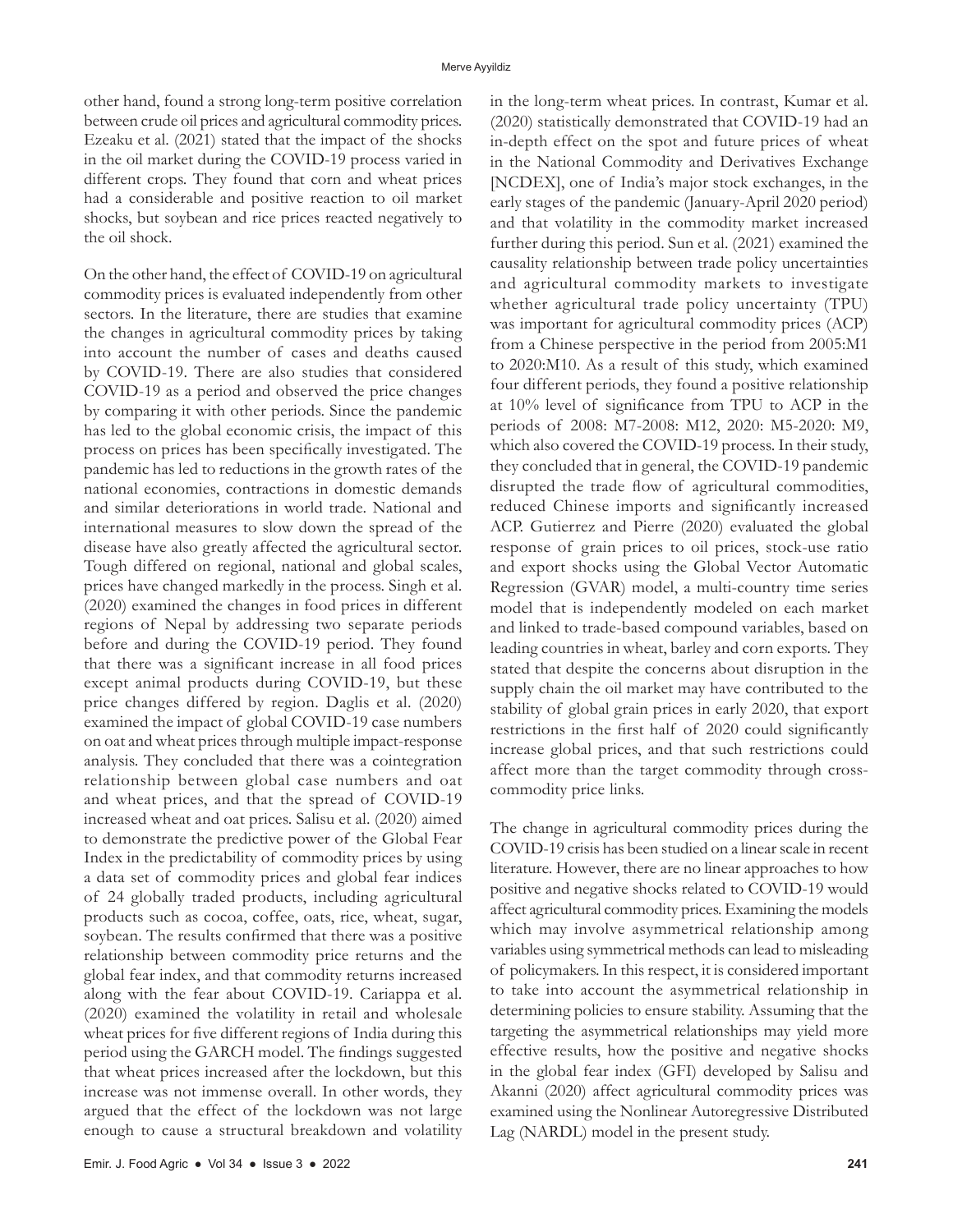# **MATERIAL AND METHOD**

### **Data**

The data set consisted of the Global Fear Index and the Grain and Oilseed Sub-Index<sup>1</sup>. Daily series of each subindex price of grain and oilseed index (GOI) developed by the International Grain Council (IGC) was taken from www.igc.int/en/default.aspx. The GFI series were obtained from Salisu and Akanni (2020). The starting period of the study was taken as the date on which COVID-19 was declared as a pandemic by the World Health Organization (WHO). Accordingly, daily data was collected between March 11, 2020 and March 11, 2021.

The Global Fear Index (GFI), which aims to measure daily concerns and feelings about the spread and severity of COVID-19, is a composite index of two factors based on reported cases and deaths. This index, which has a score range of 0-100, indicates the absence or existence of fear. GFI is composed of The Reported Cases Index (RCI) which measures how much the reported cases deviate from the expected ones over a 14-day period, and The Reported Death Index (RDI) which measures how much the reported deaths deviate from the expected ones over the same 14 day period. RCI is calculated as follows:

$$
GFI_t = 0.5 * (RCI_t + RDI_t)
$$

On the other hand, the sub-indices created on the basis of 1 January 2000 were revised based on the date of March 11, 2020, when COVID-19 was announced as a pandemic by the World Health Organization. All variables in the study were used in logarithmic form to facilitate interpretation of the results of the analysis.

### **Descriptive analysis**

Understanding the characteristics of the variables examined is critical in determining the econometric technique. The mean, standard deviation, skewness, kurtosis and distribution normality of variables were tested under descriptive statistics (Table 1). It was observed that the means of price indices (lnbarley, lnmaize, lnrice, lnsoybean, lnwheat) had similar values, and lnmaize had the highest average. The skewness values of the price index series were determined as left skewed, and the kurtosis values were determined as platykurtic distribution. The mean global fear index (LNGFI) series was 3.975, the skewness value was close to 2, while the kurtosis value had leptokurtic distribution. According to Jargue-Bera test statistics, not all series were distributed normally.

### **Table 1: Descriptive statistical analysis**

|                 | <b>Inbarley</b> | <b>Inmaize</b> | <b>Inrice</b> | <b>Insoy</b><br>bean | <b>Inwheat</b> | Ingfi |
|-----------------|-----------------|----------------|---------------|----------------------|----------------|-------|
| Mean            | 4.69            | 4.73           | 4.67          | 4.83                 | 4.68           | 3.98  |
| Median          | 4.63            | 4.66           | 4.67          | 4.79                 | 4.65           | 3.94  |
| Maximum         | 4.91            | 5.03           | 4.74          | 5.13                 | 4.84           | 4.52  |
| Minimum         | 4.54            | 4.47           | 4.61          | 4.55                 | 4.54           | 3.68  |
| Std. Dev.       | 0.11            | 0.19           | 0.03          | 0.19                 | 0.09           | 0.16  |
| <b>Skewness</b> | 0.53            | 0.27           | 0.17          | 0.13                 | 0.36           | 1.92  |
| Kurtosis        | 1.87            | 1.47           | 2.25          | 1.46                 | 1.74           | 6.95  |
| Jarque-         | 25.72           | 28.31          | 7.41          | 26.32                | 22.86          | 28.26 |
| Bera            |                 |                |               |                      |                |       |
| Probability     | 0.00            | 0.00           | 0.02          | 0.00                 | 0.00           | 0.00  |

### **Unit root test**

Many methods are applied for the estimation of asymmetric relationship in the time series, and these methods are preferred based on the stationary condition of the series. Augmented Dickey-Fuller (ADF) and Phillips-Perron (PP) unit root tests were used to test the stationary ratings of the series. The stationary ratings of the series were examined depending on constant and constant and trendcontaining. Accordingly, based on both unit root test result, it was observed that the variables other than the lngfi were stationary when the first-degree difference was taken (Table 2). lngfi variable was found to get stationary when the first-degree difference (I(1)) was received according to PP statistic but it was stationary at the level  $(I(0))$  according to ADF statistic.

Unlike Engle-Granger cointegration (1987) and Johansen Cointegration (1988 and 1990) models, the Autoregressive Distributed Lag (ARDL) model allows both to study cointegration between series with varying degrees of stationary condition and to model long and short-term dynamics at the same time (Pesaran et al., 2001). In this context, taking into account the unit root test results, Nonlinear Autoregressive Distributed Lag (NARDL) boundary test, which is an extension of the linear ARDL model, was selected as the cointegration model (Shin et al., 2014).

### **Model estimation**

Unlike the Autoregressive Distributed Lag model (ARDL), which assumes that all external data series have a symmetrical effect on the dependent variable, the NARDL model suggests that there may be an asymmetric effect. Therefore, in the present study, the NARDL model developed by Shin et al. (2014) was used to examine the short- and long-term asymmetrical effect of COVID-19 on major staple crops prices. NARDL model predictions:

*hY*, lvariable denotes lnbarley, lnmaize, lnrice, lnsoybean and lnwheat series (Equation 1).

<sup>1</sup> IGC GOI Barley sub-index was calculated using Argentina Up River, Australia Port Adelaide, Black Sea Fob, EU (France) Rouen and EU (Germany) Hamburg. IGC GOI Maize sub-Index was calculated from Argentina Rosario (Up River), Black Sea, Brazil Paranagua, US Gulf. IGC GOI Wheat Sub-Index was calculated from Argentina Up River, Australia Port Adelaide, Black Sea, Canada St. Lawrence and Vancouver, EU (France) Rouen, US Gulf and PNW. All indices were calculated by IGC.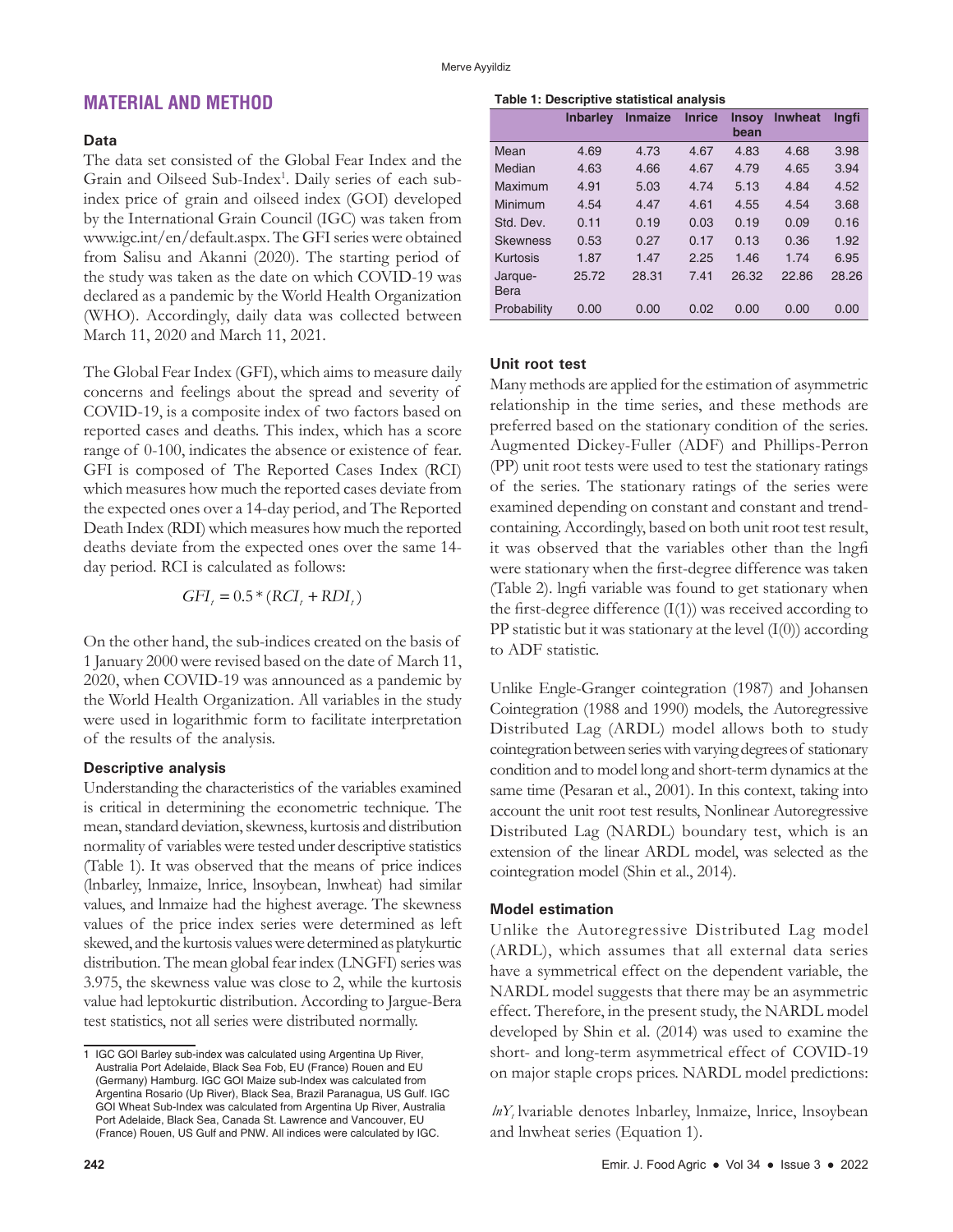### **Table 2: Unit root tests**

|           | Level $(0)$ |           |         | <b>First difference I(1)</b> |          |           |          |          |
|-----------|-------------|-----------|---------|------------------------------|----------|-----------|----------|----------|
|           | ADF(C)      | ADF (C/T) | PP(C)   | PP (C/T)                     | ADF(C)   | ADF (C/T) | PP(C)    | PP(C/T)  |
| Inbarley  | 0.57        | $-1.67$   | 0.65    | $-1.92$                      | $-12.91$ | $-13.02$  | $-13.05$ | $-13.14$ |
| Inmaize   | 0.08        | $-2.60$   | 0.17    | $-2.66$                      | $-12.17$ | $-12.21$  | $-12.21$ | $-12.17$ |
| Inrice    | $-2.52$     | $-2.56$   | $-2.45$ | $-2.38$                      | $-6.46$  | $-6.47$   | $-13.93$ | $-13.94$ |
| Insoybean | $-0.31$     | $-2.18$   | $-0.36$ | $-2.39$                      | $-14.57$ | $-14.54$  | $-14.59$ | $-14.56$ |
| Inwheat   | $-0.04$     | $-1.64$   | $-0.18$ | $-1.77$                      | $-14.93$ | $-14.92$  | $-14.96$ | $-14.95$ |
| Ingfi     | $-4.76$     | $-4.67$   | $-3.42$ | $-3.95$                      | $---$    | $---$     | $-30.19$ | $-27.31$ |

a At 1% significance level, when Augmented Dickey‑Fuller (ADF) and Phillips‑Perron unit root test statistics contained constant (C) and constant and trend (C/T), MacKinnon (1996) critical levels were -3.46 and -3.99, respectively.

b Lagging lengths were determined automatically using Akaike Information Criterion for ADF and using Bartlett Kernel for PP.

**Table 3: Bound cointegration test**

|                               | <b>PPS</b> |
|-------------------------------|------------|
| Inbarley=f ( $Ingfr$ , Ingfr) | $3.35*$    |
| $Inmaize=f (Ingfr, Ingfr)$    | $4.38***$  |
| $Inrice=f (Ingfr, Ingfr)$     | $3.32**$   |
| $Insoybean=f (Ingfr, Ingf)$   | $3.58**$   |
| $Inwheat=f (Ingfr, Ingfr)$    | $2.88***$  |

a\*\*\*, \*\*, \* denotes significance at 1, 5 and 10% level, respectively. b For FPSS the critical upper (lower) values are 5.00 (4.13), 3.87 (3.1),

3.35 (2.63) for 1, 5, and 10%, respectively.

$$
Model\ I: \ \ lnY_t = \beta^+ \ln \text{gft}_t^+ + \beta^- \ln \text{gft}_t^- + u_t \tag{1}
$$

where  $\beta^+$ and  $\beta^-$  are the asymmetric long-run parameters to be estimated, and  $u_t$  denotes the error process (i.e., deviations from the long run equilibrium relationship with a stationary zero-mean).

Asymmetrical error correction model, on the other hand, is given below (Equation 2):

*Model I-a*:

$$
\Delta ln Y_t = \delta + \rho ln Y_{t-1} + \theta^+ lngh_t^+ + \theta^- lngh_t^- +
$$
  

$$
\sum_{j=1}^{p-1} \alpha_j \Delta ln Y_{t-j} + \sum_{j=0}^{q-1} \left( \mu_t^+ \Delta lngh_{t-j}^+ + \mu_t^- \Delta lngh_{t-j}^- \right) + \varepsilon_t
$$
  
(2)

Where  $\theta^+ = \rho \beta^+$  and  $\theta^- = \rho \beta^-$ ,  $\mu_i^+$  and  $\mu_i^-$  are the shortrun adjustments towards positive and negative changes in *lnbarley, , lnmaize, , lnrice, , lnsoybean, , lnwheat* . The NARDL model follows the same pathway for testing the null hypothesis ( $\rho = \theta^+ = \theta^- = 0$ ) of no cointegration against the alternative hypothesis

 $(\rho \neq \theta^+ \neq \theta^- \neq 0)$  of cointegration. The next step utilizes the Wald test to examine the long-run asymmetry ( $\theta^+ = \theta^-$ ) and short-run asymmetry  $(\sum_{(j=0)}^{(q-1)} \mu_{(k,i)}^+ = \sum_{(j=0)}^{(q-1)} \mu_{(k,i)}^-$ ). Finally, we test the disequilibrium following a positive or negative shock in *lnbarley, Jnmaize*, lnrice, lnsoybean, lnwheat, using the asymmetric dynamic multiplier effect on *lnbarley*, *lnmaize*, *lnrice*, *lnsoybean*, *lnwheat*, with percentage change in  $\ln \frac{f}{f}$  and  $\ln \frac{f}{f}$  expressed as (Equation 3):

Model I-b:  
\n
$$
m_b^+ = \sum_{(j=0)}^b \frac{\partial \ln Y_{(i+j)}}{(\partial \ln g \hat{h}_i^+)} , m_b^- = \sum_{j=0}^b \frac{\partial \ln Y_{i+j}}{\partial \ln g \hat{h}_i^-} , b = 0, 1
$$
 (3)

As *h*→∞,  $m_b^+$  →  $\beta^+$  and  $m_b^-$  →  $\beta^-$ , where  $\beta^+$  and  $\beta^-$  represent the positive and negative long-run asymmetric coefficients.

# **RESULTS AND DISCUSSION**

NARDL bound cointegration test results are given in Table 3. According to these results, the significance levels vary and there was a long-term relationship between each Crop Price Index and the Global Fear Index. After fulfilling the cointegration specification, we continued with the estimated short-run and long-run coefficients which are presented in Table 4. AIC (Akaike Information Criteria) was used to determine the optimal lagging length during the analysis phase.

When creating the NARDL model for each agricultural commodity price index, the maximum lagging length of 4 was used for dependent and dynamic regressors and optimal models were determined using the Akaike Information Criterion (AIC). After this stage, four diagnostic tests were used to verify the validity of the predicted models: Durbin-Watson for the firstdegree autocorrelation detection, Breusch-Pagan-Godfrey for determining heterogeneity, Breusch-Godfrey LM for serial correlation detection and Ramsey RESET for determining the functionality of the model. The long-term relationship between variables was previously demonstrated by the bound test and supported by the negative and significant error correction coefficient (ECTt-1) given in Table 4. WLR test results showing the existence of a long-term asymmetrical relationship for each model were statistically significant. However, it was shown that the model established for lnsoybean had the problem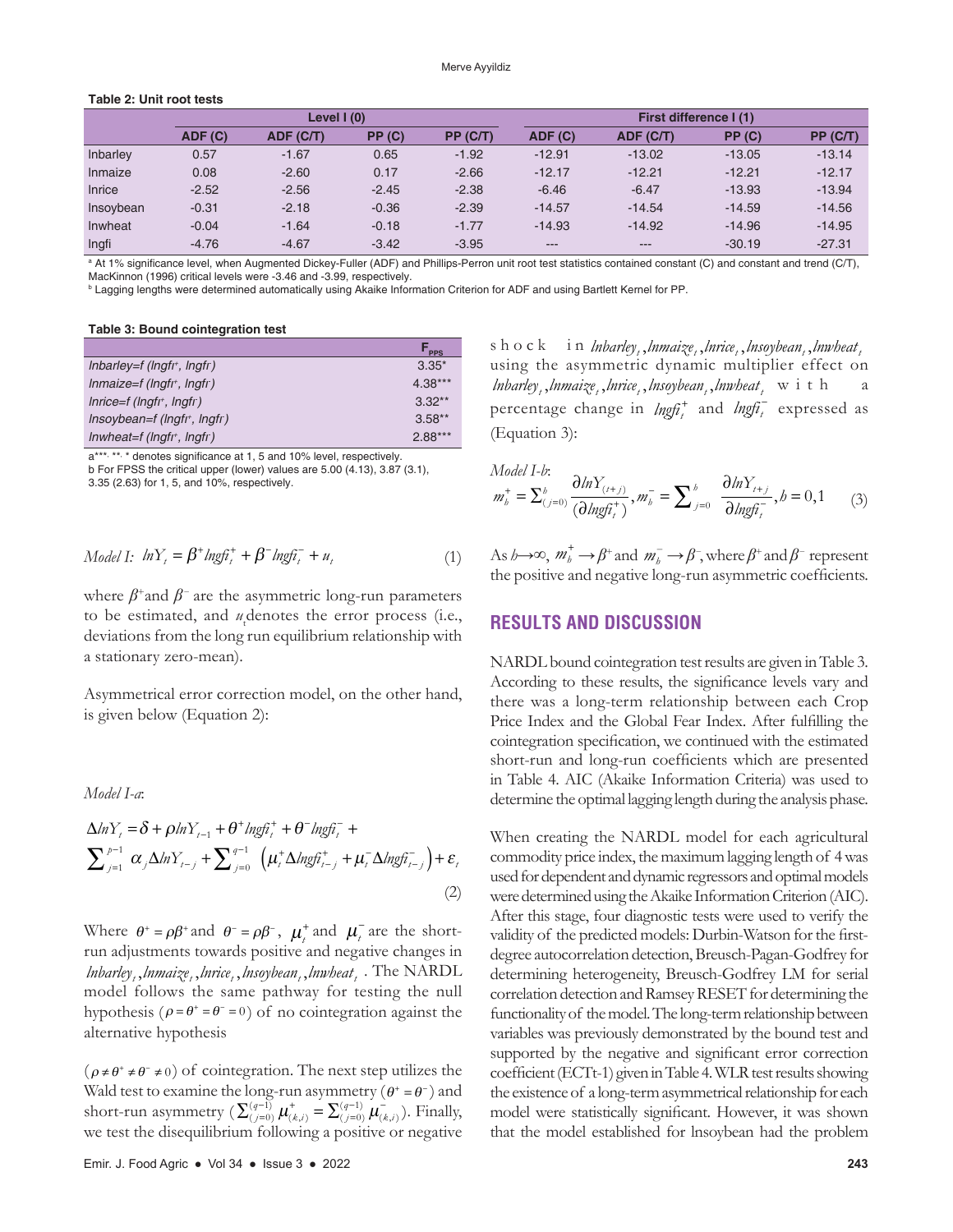### Merve Ayyildiz



**Fig 1.** Rubber stem girth of rubber as affected by sweet corn-okra intercropping

|                             | Y (Inbarley) | Y (Inmaize) | Y (Inrice) | Y (Insoybean) | Y (Inwheat) |
|-----------------------------|--------------|-------------|------------|---------------|-------------|
| $lnY_{t-1}$                 | $-0.02**$    | $-0.05***$  | $-0.01$    | $-0.05**$     | $-0.025**$  |
|                             | (0.01)       | (0.01)      | (0.01)     | (0.02)        | (0.01)      |
| Ingfi <sup>+</sup>          | $0.01**$     | $0.01**$    | $0.01**$   | 0.01          | $0.01**$    |
|                             | (0.00)       | (0.01)      | (0.00)     | (0.01)        | (0.00)      |
| Ingfi <sup>-</sup>          |              | $0.01**$    | $0.01**$   | 0.01          | $0.01*$     |
|                             |              | (0.01)      | (0.002)    | (0.01)        | (0.00)      |
| $Ingfi_{t-1}$               | $0.01**$     |             |            |               |             |
|                             | (0.00)       |             |            |               |             |
| $\Delta$ InY <sub>t-1</sub> | $0.19***$    | $0.24***$   | 0.09       | $0.11*$       | $0.12***$   |
|                             | (0.06)       | (0.06)      | (0.06)     | (0.06)        | (0.01)      |
| $\Delta$ InY <sub>t-2</sub> |              |             | $0.15***$  |               |             |
|                             |              |             | (0.06)     |               |             |
| $\Delta$ InY <sub>t-3</sub> |              |             | $0.11*$    |               |             |
|                             |              |             | (0.06)     |               |             |
| $\Delta$ Ingfi <sup>+</sup> |              |             |            |               |             |
| $\Delta$ Ingfi              | $-0.02*$     |             |            |               |             |
|                             | (0.01)       |             |            |               |             |
| ${\bf C}$                   | $0.09**$     | $0.20***$   |            | $0.24***$     | $0.12**$    |
|                             | (0.04)       | (0.06)      |            | (0.09)        | (0.05)      |
| $\mathsf{Ect}_{_{t-1}}$     | $-0.02***$   | $-0.05***$  | $-0.01***$ | $-0.051***$   | $-0.03***$  |
|                             | (0.01)       | (0.01)      | (0.00)     | (0.01)        | $(-0.03)$   |
| Long-run Asymmetric Effects |              |             |            |               |             |
| Ingfi <sup>+</sup>          | $0.38**$     | $0.32***$   | 0.47       | $0.17**$      | $0.28*$     |
|                             | (0.16)       | (0.09)      | (0.53)     | (0.08)        | (0.15)      |
| Ingfi-                      | $0.30**$     | $0.21**$    | 0.45       | 0.07          | 0.23        |
|                             | (0.15)       | (0.09)      | (0.52)     | (0.08)        | (0.14)      |
| $\mathsf C$                 | $4.61***$    | 4.53 ***    | $4.84***$  | $4.60***$     | $4.64***$   |
|                             | (0.05)       | (0.04)      | (0.22)     | (0.03)        | (0.06)      |
| <b>Error Metrics</b>        |              |             |            |               |             |
| $R^2$                       | 0.99         | 0.99        | 0.97       | 0.99          | 0.99        |
| Adj. $R^2$                  | 0.99         | 0.99        | 0.97       | 0.99          | 0.99        |
| DW                          | 2.04         | 1.94        | 1.99       | 1.98          | 1.84        |
| <b>AIC</b>                  | $-7.51$      | $-6.60$     | $-8.04$    | $-6.38$       | $-7.10$     |
| Diagnostic Tests            |              |             |            |               |             |
| $X^2_H$ B-P-G               | 0.98[0.43]   | 1.19[0.32]  | 6.45[0.00] | 4.10[0.01]    | 1.25[0.29]  |
|                             | 0.84[0.43]   | 0.67[0.51]  | 0.03[0.98] | 1.99[0.14]    | 1.37[0.26]  |
| $X^2_{SC}LM$                |              |             |            |               |             |
| $\chi^2_{\it FF}$           | 0.38[0.70]   | 0.92[0.36]  | 0.11[0.91] | 1.76[0.08]    | 1.26[0.21]  |
| $W_{\scriptscriptstyle LR}$ | $3.24***$    | $3.66***$   | $1.70*$    | $2.45**$      | $2.69**$    |

a\*\*\*, \*\*, \* denotes significance at 1, 5 and 10%, respectively.

b () is the standard error,  $\chi^2_{\mu}$  B-P-G refers to Heteroskedasticity Test: Breusch-Pagan-Godfrey;  $\chi^2_{sc}$ LM represents Breusch-Godfrey Serial Correlation LM Test; *H B‑P‑G* refers to Heteroskedasticity Test: Breusch‑Pagan‑Godfrey; χ*<sup>2</sup> SCLM* represents Breusch‑Godfrey Serial Correlation LM Test; χ<sup>2</sup><sub>FF</sub> means Ramsey RESET Test; and W<sub>LR</sub> refers to Wald test of the additive Long-term symmetry condition. [ ] values represent probability values of diagnostic<br>tests.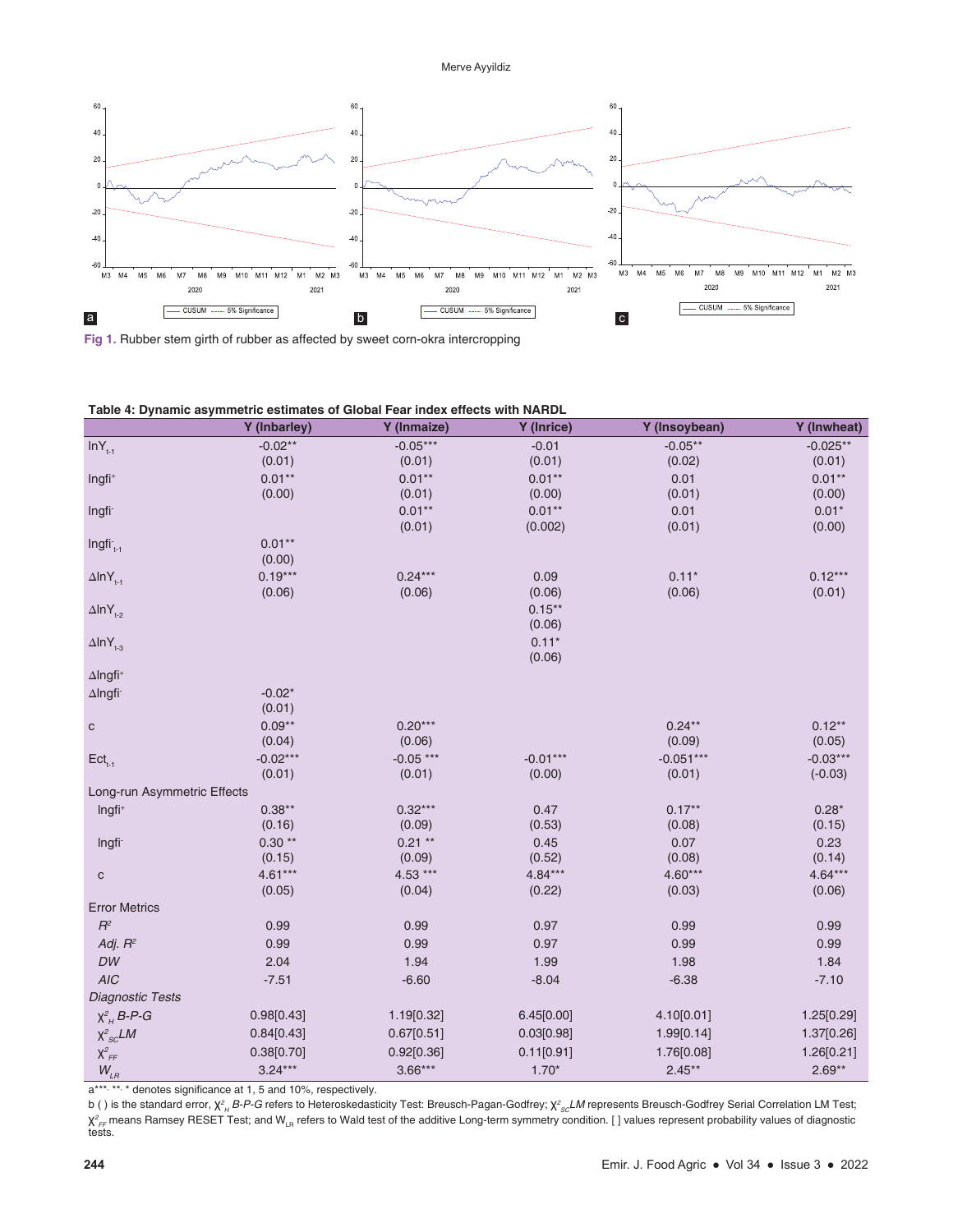of heterogeneity, and the hypothesis that the functionality of the model is valid was rejected at 10% significance level. At the same time, in the model established for lnrice, due to the heterogeneity in the model, the hypothesis that there is no heterogeneity between the variables was rejected.

Considering the descriptive tests, the validity of the NARDL models established for lnrice and lnsoybean was found to be questionable and no evaluation was made. In addition, Figure 1(a), 1(b), 1(c) describes cumulative summary tests for NARDL models established for lnbarley, lnmaize and lnwheat, respectively. Accordingly, CUSUM plots show the stability of models estimated at the 95% confidence interval.

In the long-term asymmetric relationship between the global fear index and the barley price, it was found that a 1% increase in the fear index (lngfi+) could lead to a 0.38% increase in the barley price (lnbarley) and a 1% decrease could lead to a 0.30% decrease in the price of barley (lngfi-). In other words, barley prices reacted to the positive (negative) effects in the global fear index by increasing (decreasing), and it can be stated that the effect of an increase in the global fear index on prices was greater than the that of decrease (lngfi+  $= 0.376$  > lngfi- $= 0.297$ ). As Lock (2021) pointed out, global barley prices during this period were shaped largely by export controls imposed by the Russian Federation and Argentina and as a result of Chinays high demand. Therefore, it could be stated that the price volatility in the barley market was a result of the uncertainty caused by COVID-19. Accordingly, the findings that similar price fluctuations could occur in global markets during periods of increased or decreased fear and panic were consistent with the literature.

It was shown that the global fear index affected corn prices asymmetrically in the long term. Accordingly, it was concluded that a 1% increase in the global fear index (lngfi+) represented by COVID-19 could increase corn prices by 0.32%, while a decrease of 1% (lngfi-) could reduce corn prices (lnmaize) by 0.21%. This indicated that corn prices reacted to the positive (negative) effects in the global fear index by increasing (decreasing). Similar to barley prices, the effect of an increase in the global fear index on corn prices was larger than the effect of a decrease effect. In recent years, approximately 90% of the world's corn exports have been made by Argentina, Brazil, the USA and Ukraine, and changes in the supply, demand and trade of these countries have significantly affected the world's corn prices. In the early stages of the pandemic, restriction measures taken in countries and around the world caused structural shocks in demand. The recession in the services sector due to restrictions such as quarantine led to contractions in the livestock and feed sectors, directly affecting corn prices in many countries (Neroba, 2020). As in barley, the fact that China is a major importer of corn

is another issue that significantly affected market prices of corn (FAO, 2020). On the other hand, corn prices on a global scale varied depending on high production expectations and rapid stock increases in the U.S. and Brazil, and the quota and tax policies of exporting countries. The effect of oil prices on corn prices was also very clear during this period. Corn, which is widely used in ethanol production, reacts quickly to the change in energy prices arising from energy demand. During COVID-19 process, the contraction in ethanol demand, especially in the United States, continued to put pressure on corn prices (Elleby, 2020; Mizik et al., 2020; Neroba, 2021; Sun et al., 2021).

Unlike barley and corn prices, the effect of the decrease in the global fear index (lngfi-) on wheat prices (lnwheat) was not statistically significant. Therefore, it can only be stated that a 1% increase in the global fear index (lngfi+) had an increasing effect of 0.28% on wheat prices (lnwheat). Wheat export leader Russia appeared to have intervention power in the market, and its tax and quota policies and customs controls on exports resulted in price increases. But the growing demand for Australian and Argentine wheat increased the competition in the markets and balanced the rapid price increases. On the other hand, the increase in wheat demand in global markets, especially the high wheat demands of China and Pakistan in the last 15 years, has played an important role in the price increases. With the pandemic process, the increase in wheat demand has caused many countries to increase their wheat stocks under the current uncertainty and risk conditions. This has created the perception that prices will remain high in international markets (Anonymous, 2021). It can also be stated that strong price increases in corn has contributed to upward movement as wheat becomes more attractive economically for feed rations (Agricultural Market Information System (AMIS), 2021).

It is known that uncertainty in economies is a significant pressure on prices, which was clearly shown with global wheat, barley and corn prices in the present study. In fact, the results of the present study were in line with the predictions put forward by Daglis et al. (2020), Karagöl et al. (2021) Laborde et al. (2021) that the increasing spread rate of the pandemic may lead to an increase in agricultural commodity prices. In addition, the findings of the present study also lent support to the conclusion that export restrictions may affect more than targeted commodities through cross-commodity price links for wheat, barley and corn prices reached by Gutierrez and Pierre (2020) using the Global Vector Auto Regression (GVAR) model.

Generally, the number of leading exporter countries in wheat, barley and corn exports in world trade is small, but their total share in the market exceeds 80%. The findings of the present study clearly indicate that olypolistic structure has the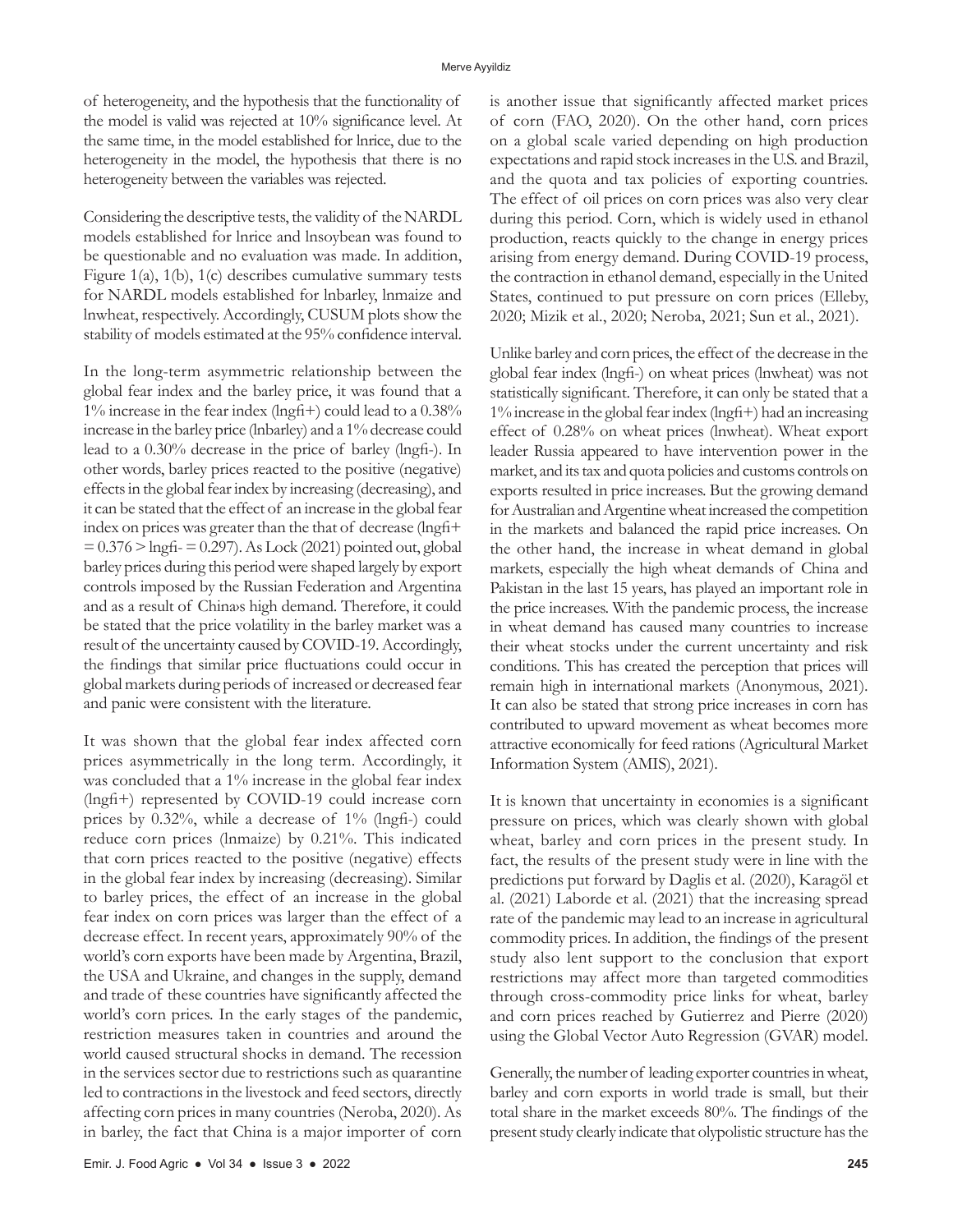power to determine world prices. The fact that COVID-19 uncertainty has led to asymmetrical effect on prices in the long term and that the effect of an increase in the fear index on prices is higher than the effect of a decrease could be explained by the fact that negative shocks are frequently more influential than positive shocks in oligopoly markets.

# **CONCLUSION**

The COVID-19 pandemic has had a significant impact on agricultural markets on a global scale. In this process, decreased energy prices as a result of lower energy demand led to major changes in the grain sector through reasons such as increased concerns about food safety, changes in consumer behavior, increase in investments in digital supply chains, decrease in global feed demand, return to the globalization trend in supply chains and increase in government interventions, changes in quotas and tax policies in foreign trade. This puts pressure on cereal prices. Therefore, the change in prices and the direction of this change are closely related to the fear and panic brought about by the pandemic. It can be concluded that exporting countries in particular are very effective in guiding the world prices. As a matter of fact, the present study which evaluated the asymmetric relationship among barley, corn and wheat export prices and global fear indices (GFI) using the lower price indexes created by Grain Oil Council over a one-year period revealed that the oligopoly market shaped the world prices.

In its production forecasts report released in 2021, the International Grain Council stressed that not many problems appear in the supply side but that demand pressure will greatly affect the course of the prices. The trend of many countries to increase stocks due to uncertainty created by the pandemic indicated possible long-term volatility in the global wheat, corn and barley trade. The fact that importers increased their imports considerably through tax breaks while exporter countries made major changes in export quotas and taxation and the signal of a decrease in export amounts fueled the trend of price increases. This led to increased speculative activity in the stock markets and strengthened the commitment of the financial and agricultural markets.

The pressure of the COVID-19 process on cereal prices remains to be strong. It was found in the present study that the changes in COVID-19 related cases and deaths affected barley, corn and wheat prices asymmetrically in the long term. The effect of an increase in the Global fear index on prices was higher than that of a decrease.

The finding that the grain market, which has oligopoly power on a global scale, responded to negative shocks faster than positive ones was something expected. However, the sudden changes in the prices of these agricultural commodities, which are important for food security, can cause major problems in the economies of importing countries, especially the low-income ones. In this context, it is very important to ensure price stability in the market. Accordingly, the analysis and predictions taking into account the asymmetrical effect could help reduce the volatility in cereal prices. In addition, the uncertainty brought about by COVID-19 pandemic is thought to have a greater impact on prices than supply and demand shocks. Therefore, trade policies to be developed taking into account the asymmetrical effect revealed by this study which would guarantee the dynamic circulation of grains, financing methods to facilitate trade for developing countries, and the search for solutions to adapt climate and environmental risks to the grain supply chain are predicted to have considerable, stabilizing effects on the prices in global grain markets.

# **REFERENCES**

- AMIS. 2021. AMIS Market Monitor, No. 88. Agricultural Market Information System.
- Anonymous. 2021. Urun Masalari Bugday Bulteni. Available from: https:// www.tarimorman.gov.tr/BUGEM/Belgeler/%C3%BCltenler/ OCAK%202021/Bu%C4%9Fday%20Ocak%20B%C3%BClteni. pdf [Last accessed on 2021 May 04].
- Bai, L., Y. Wei, G. Wei, X. Li and S. Zhang. 2021. Infectious disease pandemic and permanent volatility of international stock markets: A long-term perspective. Finance Res. Lett. 40: 101709.
- Beckman, J. and A. M. Countryman. 2021. The importance of agriculture in the economy: Impacts from COVID-19. Am. J. Agric. Econ. 103: 1595-1611.
- Beckman, J., F. Baquedano and A. Countryman. 2021. The impacts of COVID-19 on GDP, food prices, and food security. Q Open. 1: 1-17.
- Borgards, O., R. L. Czudaj and T. H. Van Hoang. 2021. Price overreactions in the commodity futures market: An intraday analysis of the covid-19 pandemic impact. Res. Policy. 71: 101966.
- Cariappa, A. G. A., K. K. Acharya, C. Adhav, R. Sendhil and P. Ramasundaram. 2021. Impact of COVID-19 induced lockdown on wheat prices: Empirical evidence from interrupted time series analysis.
- Ceylan, R. F., B. Ozkan and E. Mulazimogullari. 2021. Historical evidence for economic efects of COVID-19. Eur. J. Health Econ. 21: 817-823.
- Clapp, J. and W. G. Moseley. 2020. This food crisis is different: COVID-19 and the fragility of the neoliberal food security order. J. Peasant Stud. 47: 1393-1417.
- Daglis, T., K. N. Konstantakis and P. G. Michaelides. 2020. The impact of COVID-19 on agriculture: Evidence from oats and wheat markets. Stud. Agric. Econ. 122: 132-139.
- Elleby, C., I. P. Domínguez, M. Adenauer and G. Genovese. 2020. Impacts of the COVID-19 pandemic on the global agricultural markets. Environ. Resource. Econ. 76: 1067-1079.
- Engle, R. F. and C. W. J. Granger. 1987. Co-integration and error correction: Representation, estimation, and testing. Econometrica. 55: 251-276.
- Eroglu, H. 2021. Effects of Covid-19 outbreak on environment and renewable energy sector. Environ. Dev. Sustain. 23: 4782-4790.